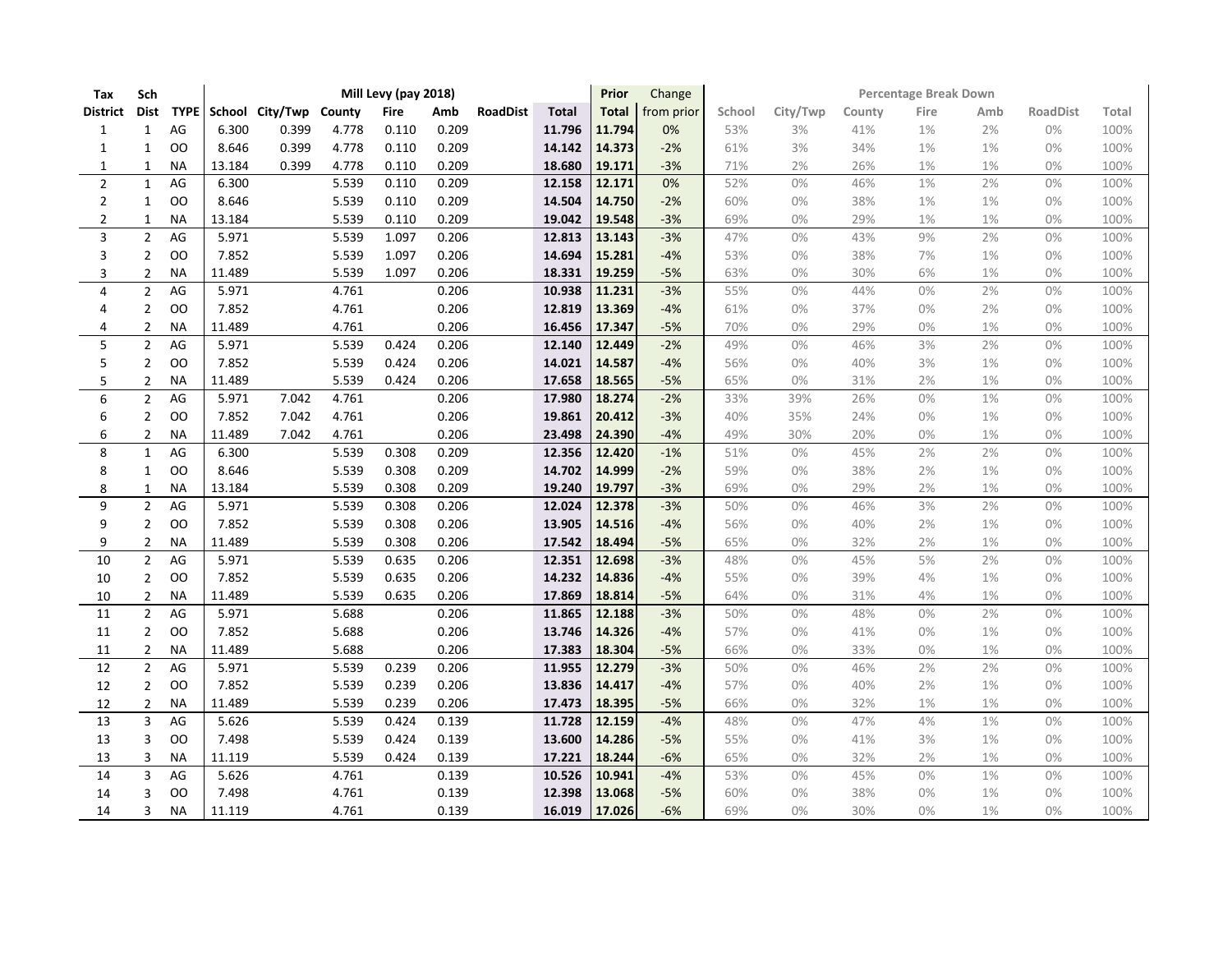| Tax             | Sch                     |             |                        |       | Mill Levy (pay 2018) |       |                 |              | Prior  | Change     | <b>Percentage Break Down</b> |          |        |       |       |                 |       |  |
|-----------------|-------------------------|-------------|------------------------|-------|----------------------|-------|-----------------|--------------|--------|------------|------------------------------|----------|--------|-------|-------|-----------------|-------|--|
| <b>District</b> | <b>Dist</b>             | <b>TYPE</b> | School City/Twp County |       | <b>Fire</b>          | Amb   | <b>RoadDist</b> | <b>Total</b> | Total  | from prior | School                       | City/Twp | County | Fire  | Amb   | <b>RoadDist</b> | Total |  |
| 15              | 3                       | AG          | 5.626                  | 5.539 | 1.585                | 0.139 |                 | 12.889       | 13.345 | $-3%$      | 44%                          | 0%       | 43%    | 12%   | 1%    | 0%              | 100%  |  |
| 15              | 3                       | OO          | 7.498                  | 5.539 | 1.585                | 0.139 |                 | 14.761       | 15.472 | $-5%$      | 51%                          | 0%       | 38%    | 11%   | 1%    | 0%              | 100%  |  |
| 15              | 3                       | <b>NA</b>   | 11.119                 | 5.539 | 1.585                | 0.139 |                 | 18.382       | 19.430 | $-5%$      | 60%                          | 0%       | 30%    | 9%    | 1%    | 0%              | 100%  |  |
| 16              | $\overline{2}$          | AG          | 5.971                  | 5.539 | 0.635                | 0.206 |                 | 12.351       | 12.698 | $-3%$      | 48%                          | 0%       | 45%    | 5%    | 2%    | 0%              | 100%  |  |
| 16              | $\overline{2}$          | OO          | 7.852                  | 5.539 | 0.635                | 0.206 |                 | 14.232       | 14.836 | $-4%$      | 55%                          | 0%       | 39%    | 4%    | 1%    | 0%              | 100%  |  |
| 16              | 2                       | ΝA          | 11.489                 | 5.539 | 0.635                | 0.206 |                 | 17.869       | 18.814 | $-5%$      | 64%                          | 0%       | 31%    | 4%    | 1%    | 0%              | 100%  |  |
| 17              | $\overline{3}$          | AG          | 5.626                  | 5.539 | 0.635                | 0.139 |                 | 11.939       | 12.408 | $-4%$      | 47%                          | 0%       | 46%    | 5%    | 1%    | 0%              | 100%  |  |
| 17              | 3                       | <b>OO</b>   | 7.498                  | 5.539 | 0.635                | 0.139 |                 | 13.811       | 14.535 | $-5%$      | 54%                          | 0%       | 40%    | 5%    | 1%    | 0%              | 100%  |  |
| 17              | 3                       | <b>NA</b>   | 11.119                 | 5.539 | 0.635                | 0.139 |                 | 17.432       | 18.493 | $-6%$      | 64%                          | 0%       | 32%    | $4%$  | 1%    | 0%              | 100%  |  |
| 18              | $\overline{2}$          | AG          | 5.971                  | 5.539 | 1.585                | 0.206 |                 | 13.301       | 13.635 | $-2%$      | 45%                          | 0%       | 42%    | 12%   | 2%    | 0%              | 100%  |  |
| 18              | $\overline{2}$          | OO          | 7.852                  | 5.539 | 1.585                | 0.206 |                 | 15.182       | 15.773 | $-4%$      | 52%                          | $0\%$    | 36%    | 10%   | 1%    | 0%              | 100%  |  |
| 18              | $\overline{2}$          | <b>NA</b>   | 11.489                 | 5.539 | 1.585                | 0.206 |                 | 18.819       | 19.751 | $-5%$      | 61%                          | 0%       | 29%    | 8%    | $1\%$ | 0%              | 100%  |  |
| 19              | $\mathbf{1}$            | AG          | 6.300                  | 4.761 |                      | 0.209 |                 | 11.270       | 11.273 | 0%         | 56%                          | 0%       | 42%    | 0%    | 2%    | 0%              | 100%  |  |
| 19              | 1                       | OO          | 8.646                  | 4.761 |                      | 0.209 |                 | 13.616       | 13.852 | $-2%$      | 63%                          | 0%       | 35%    | $0\%$ | 2%    | 0%              | 100%  |  |
| 19              | $\mathbf{1}$            | <b>NA</b>   | 13.184                 | 4.761 |                      | 0.209 |                 | 18.154       | 18.650 | $-3%$      | 73%                          | 0%       | 26%    | 0%    | $1\%$ | 0%              | 100%  |  |
| 20              | $\mathbf{1}$            | AG          | 6.300                  | 4.778 | 0.110                | 0.209 |                 | 11.397       | 11.391 | 0%         | 55%                          | $0\%$    | 42%    | 1%    | 2%    | 0%              | 100%  |  |
| 20              | 1                       | OO          | 8.646                  | 4.778 | 0.110                | 0.209 |                 | 13.743       | 13.970 | $-2%$      | 63%                          | $0\%$    | 35%    | 1%    | 2%    | 0%              | 100%  |  |
| 20              | 1                       | <b>NA</b>   | 13.184                 | 4.778 | 0.110                | 0.209 |                 | 18.281       | 18.768 | $-3%$      | 72%                          | 0%       | 26%    | 1%    | 1%    | 0%              | 100%  |  |
| 21              | $\mathbf{1}$            | AG          | 6.300                  | 5.539 | 0.263                | 0.209 |                 | 12.311       | 12.295 | 0%         | 51%                          | 0%       | 45%    | 2%    | 2%    | 0%              | 100%  |  |
| 21              | 1                       | OO          | 8.646                  | 5.539 | 0.263                | 0.209 |                 | 14.657       | 14.874 | $-1%$      | 59%                          | 0%       | 38%    | 2%    | 1%    | 0%              | 100%  |  |
| 21              | $\mathbf{1}$            | <b>NA</b>   | 13.184                 | 5.539 | 0.263                | 0.209 |                 | 19.195       | 19.672 | $-2%$      | 69%                          | 0%       | 29%    | 1%    | $1\%$ | $0\%$           | 100%  |  |
| 22              | $\mathbf{1}$            | AG          | 6.300                  | 4.761 |                      | 0.209 |                 | 11.270       | 11.273 | 0%         | 56%                          | $0\%$    | 42%    | 0%    | 2%    | 0%              | 100%  |  |
| 22              | $\mathbf{1}$            | OO          | 8.646                  | 4.761 |                      | 0.209 |                 | 13.616       | 13.852 | $-2%$      | 63%                          | 0%       | 35%    | 0%    | 2%    | 0%              | 100%  |  |
| 22              | 1                       | <b>NA</b>   | 13.184                 | 4.761 |                      | 0.209 |                 | 18.154       | 18.650 | $-3%$      | 73%                          | 0%       | 26%    | 0%    | 1%    | 0%              | 100%  |  |
| 23              | $\mathbf{1}$            | AG          | 6.300                  | 4.761 |                      | 0.209 |                 | 11.270       | 11.273 | 0%         | 56%                          | 0%       | 42%    | 0%    | 2%    | 0%              | 100%  |  |
| 23              | 1                       | oo          | 8.646                  | 4.761 |                      | 0.209 |                 | 13.616       | 13.852 | $-2%$      | 63%                          | 0%       | 35%    | 0%    | 2%    | 0%              | 100%  |  |
| 23              | $\mathbf{1}$            | <b>NA</b>   | 13.184                 | 4.761 |                      | 0.209 |                 | 18.154       | 18.650 | $-3%$      | 73%                          | $0\%$    | 26%    | 0%    | $1\%$ | $0\%$           | 100%  |  |
| 24              | $\overline{\mathbf{3}}$ | AG          | 5.626                  | 5.539 | 0.239                | 0.139 |                 | 11.543       | 11.989 | $-4%$      | 49%                          | 0%       | 48%    | 2%    | $1\%$ | 0%              | 100%  |  |
| 24              | 3                       | OO          | 7.498                  | 5.539 | 0.239                | 0.139 |                 | 13.415       | 14.116 | $-5%$      | 56%                          | 0%       | 41%    | 2%    | 1%    | 0%              | 100%  |  |
| 24              | 3                       | <b>NA</b>   | 11.119                 | 5.539 | 0.239                | 0.139 |                 | 17.036       | 18.074 | $-6%$      | 65%                          | 0%       | 33%    | 1%    | 1%    | 0%              | 100%  |  |
| 25              | $\overline{3}$          | AG          | 5.626                  | 5.539 | 0.263                | 0.139 |                 | 11.567       | 11.963 | $-3%$      | 49%                          | 0%       | 48%    | 2%    | 1%    | 0%              | 100%  |  |
| 25              | 3                       | oo          | 7.498                  | 5.539 | 0.263                | 0.139 |                 | 13.439       | 14.090 | $-5%$      | 56%                          | 0%       | 41%    | 2%    | 1%    | 0%              | 100%  |  |
| 25              | 3                       | <b>NA</b>   | 11.119                 | 5.539 | 0.263                | 0.139 |                 | 17.060       | 18.048 | $-5%$      | 65%                          | $0\%$    | 32%    | 2%    | 1%    | $0\%$           | 100%  |  |
| 26              | $\mathbf 2$             | AG          | 5.971                  | 5.539 | 1.097                | 0.206 |                 | 12.813       | 13.143 | $-3%$      | 47%                          | 0%       | 43%    | 9%    | 2%    | 0%              | 100%  |  |
| 26              | $\overline{2}$          | OO          | 7.852                  | 5.539 | 1.097                | 0.206 |                 | 14.694       | 15.281 | $-4%$      | 53%                          | 0%       | 38%    | 7%    | 1%    | 0%              | 100%  |  |
| 26              | 2                       | <b>NA</b>   | 11.489                 | 5.539 | 1.097                | 0.206 |                 | 18.331       | 19.259 | $-5%$      | 63%                          | 0%       | 30%    | 6%    | 1%    | 0%              | 100%  |  |
| 28              | 3                       | AG          | 5.626                  | 4.761 |                      | 0.139 |                 | 10.526       | 10.941 | $-4%$      | 53%                          | 0%       | 45%    | 0%    | 1%    | 0%              | 100%  |  |
| 28              | 3                       | OO          | 7.498                  | 4.761 |                      | 0.139 |                 | 12.398       | 13.068 | $-5%$      | 60%                          | 0%       | 38%    | $0\%$ | 1%    | 0%              | 100%  |  |
| 28              | 3                       | <b>NA</b>   | 11.119                 | 4.761 |                      | 0.139 |                 | 16.019       | 17.026 | $-6%$      | 69%                          | 0%       | 30%    | 0%    | 1%    | 0%              | 100%  |  |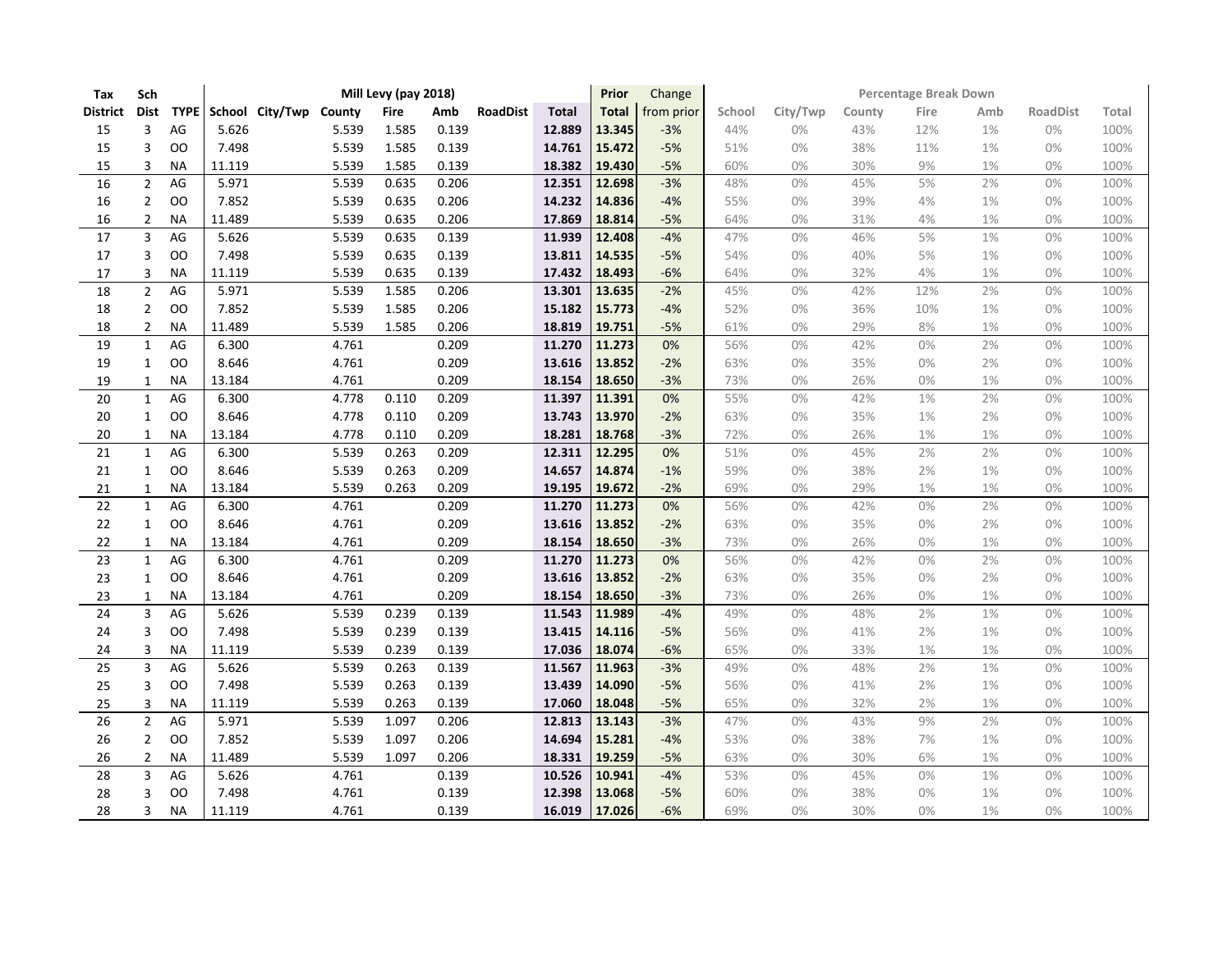| Tax             | Sch                     |               |        |                        |       | Mill Levy (pay 2018) |       |                 |               | Prior        | Change     | <b>Percentage Break Down</b> |          |        |       |       |                 |       |  |
|-----------------|-------------------------|---------------|--------|------------------------|-------|----------------------|-------|-----------------|---------------|--------------|------------|------------------------------|----------|--------|-------|-------|-----------------|-------|--|
| <b>District</b> | <b>Dist</b>             | <b>TYPE</b>   |        | School City/Twp County |       | Fire                 | Amb   | <b>RoadDist</b> | <b>Total</b>  | <b>Total</b> | from prior | School                       | City/Twp | County | Fire  | Amb   | <b>RoadDist</b> | Total |  |
| 29              | $\mathbf{1}$            | $\mathsf{AG}$ | 6.300  |                        | 4.761 |                      | 0.209 |                 | 11.270        | 11.273       | 0%         | 56%                          | 0%       | 42%    | 0%    | 2%    | 0%              | 100%  |  |
| 29              | $\mathbf{1}$            | OO            | 8.646  |                        | 4.761 |                      | 0.209 |                 | 13.616        | 13.852       | $-2%$      | 63%                          | 0%       | 35%    | $0\%$ | 2%    | 0%              | 100%  |  |
| 29              | $\mathbf{1}$            | <b>NA</b>     | 13.184 |                        | 4.761 |                      | 0.209 |                 | 18.154        | 18.650       | $-3%$      | 73%                          | 0%       | 26%    | $0\%$ | 1%    | 0%              | 100%  |  |
| 30              | $\overline{3}$          | AG            | 5.626  |                        | 5.539 | 0.239                | 0.139 |                 | 11.543        | 11.989       | $-4%$      | 49%                          | 0%       | 48%    | 2%    | 1%    | 0%              | 100%  |  |
| 30              | 3                       | OO            | 7.498  |                        | 5.539 | 0.239                | 0.139 |                 | 13.415        | 14.116       | $-5%$      | 56%                          | 0%       | 41%    | 2%    | 1%    | 0%              | 100%  |  |
| 30              | 3                       | <b>NA</b>     | 11.119 |                        | 5.539 | 0.239                | 0.139 |                 | 17.036        | 18.074       | $-6%$      | 65%                          | 0%       | 33%    | 1%    | 1%    | 0%              | 100%  |  |
| 31              | $\mathbf{1}$            | AG            | 6.300  |                        | 4.761 |                      | 0.209 |                 | 11.270        | 11.273       | 0%         | 56%                          | 0%       | 42%    | $0\%$ | 2%    | 0%              | 100%  |  |
| 31              | 1                       | OO            | 8.646  |                        | 4.761 |                      | 0.209 |                 | 13.616        | 13.852       | $-2%$      | 63%                          | 0%       | 35%    | $0\%$ | 2%    | 0%              | 100%  |  |
| 31              | $\mathbf{1}$            | <b>NA</b>     | 13.184 |                        | 4.761 |                      | 0.209 |                 | 18.154        | 18.650       | $-3%$      | 73%                          | 0%       | 26%    | 0%    | $1\%$ | $0\%$           | 100%  |  |
| 32              | $\mathbf{1}$            | AG            | 6.300  |                        | 4.761 |                      | 0.209 |                 | 11.270        | 11.273       | 0%         | 56%                          | 0%       | 42%    | 0%    | 2%    | 0%              | 100%  |  |
| 32              | $\mathbf{1}$            | OO            | 8.646  |                        | 4.761 |                      | 0.209 |                 | 13.616        | 13.852       | $-2%$      | 63%                          | 0%       | 35%    | 0%    | 2%    | 0%              | 100%  |  |
| 32              | 1                       | <b>NA</b>     | 13.184 |                        | 4.761 |                      | 0.209 |                 | 18.154        | 18.650       | $-3%$      | 73%                          | 0%       | 26%    | 0%    | 1%    | 0%              | 100%  |  |
| 33              | $\overline{3}$          | AG            | 5.626  | 7.581                  | 4.778 | 0.239                | 0.139 |                 | 18.363        | 18.085       | 2%         | 31%                          | 41%      | 26%    | 1%    | 1%    | 0%              | 100%  |  |
| 33              | 3                       | OO            | 7.498  | 7.581                  | 4.778 | 0.239                | 0.139 |                 | 20.235        | 20.212       | 0%         | 37%                          | 37%      | 24%    | 1%    | 1%    | 0%              | 100%  |  |
| 33              | 3                       | <b>NA</b>     | 11.119 | 7.581                  | 4.778 | 0.239                | 0.139 |                 | 23.856        | 24.170       | $-1%$      | 47%                          | 32%      | 20%    | $1\%$ | $1\%$ | $0\%$           | 100%  |  |
| 34              | $\overline{\mathbf{3}}$ | AG            | 5.626  |                        | 4.761 |                      | 0.139 |                 | 10.526        | 10.941       | $-4%$      | 53%                          | 0%       | 45%    | 0%    | 1%    | 0%              | 100%  |  |
| 34              | 3                       | OO            | 7.498  |                        | 4.761 |                      | 0.139 |                 | 12.398        | 13.068       | $-5%$      | 60%                          | 0%       | 38%    | 0%    | 1%    | 0%              | 100%  |  |
| 34              | 3                       | <b>NA</b>     | 11.119 |                        | 4.761 |                      | 0.139 |                 | 16.019        | 17.026       | $-6%$      | 69%                          | 0%       | 30%    | 0%    | 1%    | 0%              | 100%  |  |
| 35              | $\overline{2}$          | AG            | 5.971  |                        | 4.778 | 0.308                | 0.206 | 0.809           | 12.072        | 12.395       | $-3%$      | 49%                          | 0%       | 40%    | 3%    | 2%    | 7%              | 100%  |  |
| 35              | $\overline{2}$          | OO            | 7.852  |                        | 4.778 | 0.308                | 0.206 | 0.809           | 13.953        | 14.533       | $-4%$      | 56%                          | 0%       | 34%    | 2%    | 1%    | 6%              | 100%  |  |
| 35              | $\overline{2}$          | <b>NA</b>     | 11.489 |                        | 4.778 | 0.308                | 0.206 | 0.809           | 17.590        | 18.511       | $-5%$      | 65%                          | 0%       | 27%    | 2%    | $1\%$ | 5%              | 100%  |  |
| 36              | $\overline{2}$          | AG            | 5.971  |                        | 4.778 | 0.308                | 0.206 | 0.473           | 11.736        | 12.074       | $-3%$      | 51%                          | 0%       | 41%    | 3%    | 2%    | 4%              | 100%  |  |
| 36              | $\overline{2}$          | OO            | 7.852  |                        | 4.778 | 0.308                | 0.206 | 0.473           | 13.617        | 14.212       | $-4%$      | 58%                          | 0%       | 35%    | 2%    | 2%    | 3%              | 100%  |  |
| 36              | $\overline{2}$          | <b>NA</b>     | 11.489 |                        | 4.778 | 0.308                | 0.206 | 0.473           | 17.254        | 18.190       | $-5%$      | 67%                          | 0%       | 28%    | 2%    | 1%    | 3%              | 100%  |  |
| 39              | $\mathbf{1}$            | AG            | 6.300  | 15.866                 | 4.761 |                      | 0.209 |                 | 27.136        | 27.076       | 0%         | 23%                          | 58%      | 18%    | $0\%$ | 1%    | 0%              | 100%  |  |
| 39              | 1                       | OO            | 8.646  | 15.866                 | 4.761 |                      | 0.209 |                 | 29.482        | 29.655       | $-1%$      | 29%                          | 54%      | 16%    | 0%    | 1%    | 0%              | 100%  |  |
| 39              | 1                       | <b>NA</b>     | 13.184 | 15.866                 | 4.761 |                      | 0.209 |                 | 34.020        | 34.453       | $-1%$      | 39%                          | 47%      | 14%    | 0%    | 1%    | 0%              | 100%  |  |
| 45              | 3                       | AG            | 5.626  |                        | 4.761 |                      | 0.139 |                 | 10.526        | 10.941       | $-4%$      | 53%                          | 0%       | 45%    | $0\%$ | $1\%$ | 0%              | 100%  |  |
| 45              | 3                       | OO            | 7.498  |                        | 4.761 |                      | 0.139 |                 | 12.398        | 13.068       | $-5%$      | 60%                          | 0%       | 38%    | 0%    | 1%    | 0%              | 100%  |  |
| 45              | 3                       | <b>NA</b>     | 11.119 |                        | 4.761 |                      | 0.139 |                 | 16.019        | 17.026       | $-6%$      | 69%                          | 0%       | 30%    | 0%    | 1%    | 0%              | 100%  |  |
| 47              | 3                       | AG            | 5.626  |                        | 4.761 |                      | 0.139 |                 | 10.526        | 10.941       | $-4%$      | 53%                          | 0%       | 45%    | 0%    | 1%    | 0%              | 100%  |  |
| 47              | 3                       | OO            | 7.498  |                        | 4.761 |                      | 0.139 |                 | 12.398        | 13.068       | $-5%$      | 60%                          | 0%       | 38%    | 0%    | 1%    | 0%              | 100%  |  |
| 47              | 3                       | <b>NA</b>     | 11.119 |                        | 4.761 |                      | 0.139 |                 | 16.019        | 17.026       | $-6%$      | 69%                          | 0%       | 30%    | 0%    | 1%    | 0%              | 100%  |  |
| 48              | 3                       | AG            | 5.626  |                        | 5.539 | 0.635                | 0.139 |                 | 11.939        | 12.408       | $-4%$      | 47%                          | 0%       | 46%    | 5%    | 1%    | 0%              | 100%  |  |
| 48              | 3                       | OO            | 7.498  |                        | 5.539 | 0.635                | 0.139 |                 | 13.811        | 14.535       | $-5%$      | 54%                          | 0%       | 40%    | 5%    | 1%    | 0%              | 100%  |  |
| 48              | 3                       | NA            | 11.119 |                        | 5.539 | 0.635                | 0.139 |                 | 17.432        | 18.493       | $-6%$      | 64%                          | 0%       | 32%    | $4%$  | 1%    | 0%              | 100%  |  |
| 49              | 3                       | AG            | 5.626  |                        | 5.539 | 1.585                | 0.139 |                 | 12.889        | 13.345       | $-3%$      | 44%                          | 0%       | 43%    | 12%   | 1%    | 0%              | 100%  |  |
| 49              | 3                       | OO            | 7.498  |                        | 5.539 | 1.585                | 0.139 |                 | 14.761        | 15.472       | $-5%$      | 51%                          | 0%       | 38%    | 11%   | 1%    | $0\%$           | 100%  |  |
| 49              | 3                       | <b>NA</b>     | 11.119 |                        | 5.539 | 1.585                | 0.139 |                 | 18.382 19.430 |              | $-5%$      | 60%                          | 0%       | 30%    | 9%    | 1%    | 0%              | 100%  |  |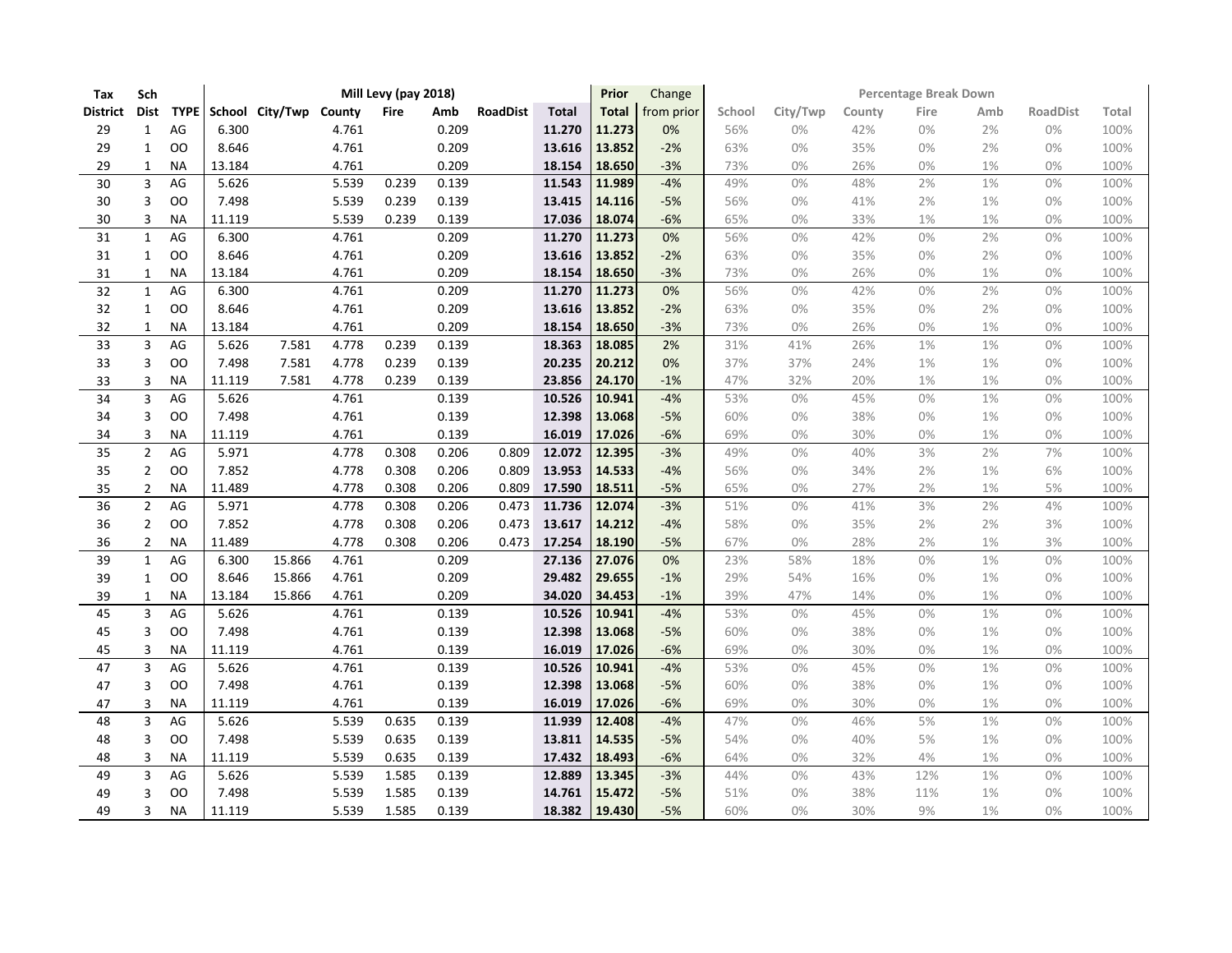| Tax             | Sch            |           |        |                             |       | Mill Levy (pay 2018) |       |                 |              | Prior        | Change     | <b>Percentage Break Down</b> |          |        |       |     |                 |       |  |  |
|-----------------|----------------|-----------|--------|-----------------------------|-------|----------------------|-------|-----------------|--------------|--------------|------------|------------------------------|----------|--------|-------|-----|-----------------|-------|--|--|
| <b>District</b> | <b>Dist</b>    |           |        | TYPE School City/Twp County |       | <b>Fire</b>          | Amb   | <b>RoadDist</b> | <b>Total</b> | <b>Total</b> | from prior | School                       | City/Twp | County | Fire  | Amb | <b>RoadDist</b> | Total |  |  |
| 50              | 3              | AG        | 5.626  |                             | 5.539 | 1.585                | 0.139 |                 | 12.889       | 13.345       | $-3%$      | 44%                          | 0%       | 43%    | 12%   | 1%  | 0%              | 100%  |  |  |
| 50              | 3              | 00        | 7.498  |                             | 5.539 | 1.585                | 0.139 |                 | 14.761       | 15.472       | $-5%$      | 51%                          | $0\%$    | 38%    | 11%   | 1%  | 0%              | 100%  |  |  |
| 50              | 3              | <b>NA</b> | 11.119 |                             | 5.539 | 1.585                | 0.139 |                 | 18.382       | 19.430       | $-5%$      | 60%                          | 0%       | 30%    | 9%    | 1%  | 0%              | 100%  |  |  |
| 61              | $\overline{2}$ | AG        | 5.971  | 1.202                       | 4.761 |                      | 0.206 |                 | 12.140       | 12.449       | $-2%$      | 49%                          | 10%      | 39%    | 0%    | 2%  | 0%              | 100%  |  |  |
| 61              | 2              | OO        | 7.852  | 1.202                       | 4.761 |                      | 0.206 |                 | 14.021       | 14.587       | $-4%$      | 56%                          | 9%       | 34%    | $0\%$ | 1%  | 0%              | 100%  |  |  |
| 61              | $\overline{2}$ | <b>NA</b> | 11.489 | 1.202                       | 4.761 |                      | 0.206 |                 | 17.658       | 18.565       | $-5%$      | 65%                          | 7%       | 27%    | $0\%$ | 1%  | 0%              | 100%  |  |  |
| 78              | $\overline{2}$ | AG        | 5.971  |                             | 5.539 | 1.585                | 0.206 |                 | 13.301       | 13.635       | $-2%$      | 45%                          | 0%       | 42%    | 12%   | 2%  | 0%              | 100%  |  |  |
| 78              | 2              | OO        | 7.852  |                             | 5.539 | 1.585                | 0.206 |                 | 15.182       | 15.773       | $-4%$      | 52%                          | 0%       | 36%    | 10%   | 1%  | 0%              | 100%  |  |  |
| 78              | 2              | <b>NA</b> | 11.489 |                             | 5.539 | 1.585                | 0.206 |                 | 18.819       | 19.751       | $-5%$      | 61%                          | 0%       | 29%    | $8%$  | 1%  | 0%              | 100%  |  |  |
| 79              | 3              | AG        | 5.626  |                             | 5.539 | 1.585                | 0.139 |                 | 12.889       | 13.345       | $-3%$      | 44%                          | 0%       | 43%    | 12%   | 1%  | 0%              | 100%  |  |  |
| 79              | 3              | OO        | 7.498  |                             | 5.539 | 1.585                | 0.139 |                 | 14.761       | 15.472       | $-5%$      | 51%                          | 0%       | 38%    | 11%   | 1%  | 0%              | 100%  |  |  |
| 79              | 3              | <b>NA</b> | 11.119 |                             | 5.539 | 1.585                | 0.139 |                 | 18.382       | 19.430       | $-5%$      | 60%                          | 0%       | 30%    | 9%    | 1%  | 0%              | 100%  |  |  |
| 80              | $\overline{2}$ | AG        | 5.971  |                             | 5.671 |                      | 0.206 |                 | 11.848       | 12.171       | $-3%$      | 50%                          | 0%       | 48%    | 0%    | 2%  | 0%              | 100%  |  |  |
| 80              | 2              | <b>OO</b> | 7.852  |                             | 5.671 |                      | 0.206 |                 | 13.729       | 14.309       | $-4%$      | 57%                          | 0%       | 41%    | 0%    | 2%  | 0%              | 100%  |  |  |
| 80              | $\overline{2}$ | <b>NA</b> | 11.489 |                             | 5.671 |                      | 0.206 |                 | 17.366       | 18.287       | $-5%$      | 66%                          | 0%       | 33%    | $0\%$ | 1%  | 0%              | 100%  |  |  |
| 81              | $\overline{3}$ | AG        | 5.626  |                             | 5.539 | 1.585                | 0.139 |                 | 12.889       | 13.345       | $-3%$      | 44%                          | 0%       | 43%    | 12%   | 1%  | 0%              | 100%  |  |  |
| 81              | 3              | <b>OO</b> | 7.498  |                             | 5.539 | 1.585                | 0.139 |                 | 14.761       | 15.472       | $-5%$      | 51%                          | 0%       | 38%    | 11%   | 1%  | 0%              | 100%  |  |  |
| 81              | 3              | <b>NA</b> | 11.119 |                             | 5.539 | 1.585                | 0.139 |                 | 18.382       | 19.430       | $-5%$      | 60%                          | 0%       | 30%    | 9%    | 1%  | 0%              | 100%  |  |  |
| 82              | $\overline{2}$ | AG        | 5.971  |                             | 4.778 | 0.424                | 0.206 | 0.614           | 11.993       | 12.313       | $-3%$      | 50%                          | 0%       | 40%    | 4%    | 2%  | 5%              | 100%  |  |  |
| 82              | $\overline{2}$ | OO        | 7.852  |                             | 4.778 | 0.424                | 0.206 | 0.614           | 13.874       | 14.451       | $-4%$      | 57%                          | 0%       | 34%    | 3%    | 1%  | 4%              | 100%  |  |  |
| 82              | 2              | <b>NA</b> | 11.489 |                             | 4.778 | 0.424                | 0.206 | 0.614           | 17.511       | 18.429       | $-5%$      | 66%                          | 0%       | 27%    | 2%    | 1%  | 4%              | 100%  |  |  |
| 83              | $\overline{2}$ | AG        | 5.971  |                             | 4.778 | 0.424                | 0.206 | 0.818           | 12.197       | 12.480       | $-2%$      | 49%                          | 0%       | 39%    | 3%    | 2%  | 7%              | 100%  |  |  |
| 83              | 2              | OO        | 7.852  |                             | 4.778 | 0.424                | 0.206 | 0.818           | 14.078       | 14.618       | $-4%$      | 56%                          | 0%       | 34%    | 3%    | 1%  | 6%              | 100%  |  |  |
| 83              | $\overline{2}$ | <b>NA</b> | 11.489 |                             | 4.778 | 0.424                | 0.206 | 0.818           | 17.715       | 18.596       | $-5%$      | 65%                          | 0%       | 27%    | 2%    | 1%  | 5%              | 100%  |  |  |
| 84              | $\overline{2}$ | AG        | 5.971  |                             | 4.778 | 0.424                | 0.206 | 0.922           | 12.301       | 12.598       | $-2%$      | 49%                          | 0%       | 39%    | 3%    | 2%  | 7%              | 100%  |  |  |
| 84              | 2              | OO        | 7.852  |                             | 4.778 | 0.424                | 0.206 | 0.922           | 14.182       | 14.736       | $-4%$      | 55%                          | 0%       | 34%    | 3%    | 1%  | 7%              | 100%  |  |  |
| 84              | $\overline{2}$ | <b>NA</b> | 11.489 |                             | 4.778 | 0.424                | 0.206 | 0.922           | 17.819       | 18.714       | $-5%$      | 64%                          | 0%       | 27%    | 2%    | 1%  | 5%              | 100%  |  |  |
| 85              | $\overline{2}$ | AG        | 5.971  |                             | 4.778 | 0.424                | 0.206 | 0.842           | 12.221       | 12.532       | $-2%$      | 49%                          | 0%       | 39%    | 3%    | 2%  | 7%              | 100%  |  |  |
| 85              | 2              | OO        | 7.852  |                             | 4.778 | 0.424                | 0.206 | 0.842           | 14.102       | 14.670       | $-4%$      | 56%                          | 0%       | 34%    | 3%    | 1%  | 6%              | 100%  |  |  |
| 85              | $\overline{2}$ | <b>NA</b> | 11.489 |                             | 4.778 | 0.424                | 0.206 | 0.842           | 17.739       | 18.648       | $-5%$      | 65%                          | 0%       | 27%    | 2%    | 1%  | 5%              | 100%  |  |  |
| 86              | $\overline{2}$ | AG        | 5.971  |                             | 4.778 | 0.424                | 0.206 | 0.809           | 12.188       | 12.466       | -2%        | 49%                          | 0%       | 39%    | 3%    | 2%  | 7%              | 100%  |  |  |
| 86              | 2              | OO        | 7.852  |                             | 4.778 | 0.424                | 0.206 | 0.809           | 14.069       | 14.604       | $-4%$      | 56%                          | 0%       | 34%    | 3%    | 1%  | 6%              | 100%  |  |  |
| 86              | $\overline{2}$ | <b>NA</b> | 11.489 |                             | 4.778 | 0.424                | 0.206 | 0.809           | 17.706       | 18.582       | $-5%$      | 65%                          | 0%       | 27%    | 2%    | 1%  | 5%              | 100%  |  |  |
| 87              | $\overline{2}$ | AG        | 5.971  |                             | 4.778 | 0.424                | 0.206 |                 | 11.379       | 11.669       | $-2%$      | 52%                          | 0%       | 42%    | 4%    | 2%  | 0%              | 100%  |  |  |
| 87              | 2              | <b>OO</b> | 7.852  |                             | 4.778 | 0.424                | 0.206 |                 | 13.260       | 13.807       | $-4%$      | 59%                          | 0%       | 36%    | 3%    | 2%  | 0%              | 100%  |  |  |
| 87              | $\overline{2}$ | <b>NA</b> | 11.489 |                             | 4.778 | 0.424                | 0.206 |                 | 16.897       | 17.785       | $-5%$      | 68%                          | 0%       | 28%    | 3%    | 1%  | 0%              | 100%  |  |  |